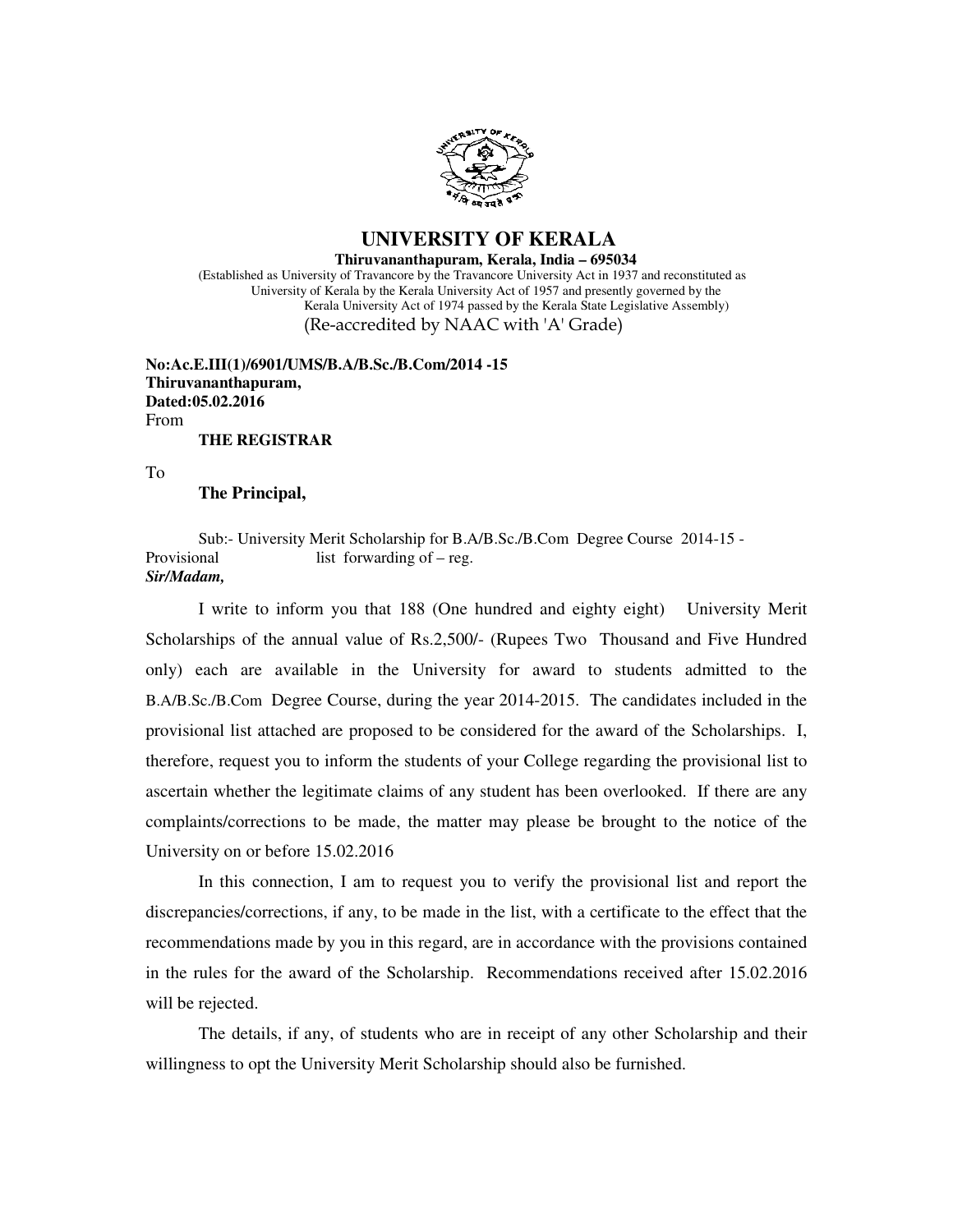It may be brought to the notice of the students included in the provisional list that their inclusion in the list does not guarantee the award of the scholarship to them, unless and until the list is finalized.

 If no reply is received from you on or before the date mentioned above, it will be presumed that you have approved the provisional list and further steps will be taken in finalizing the list.

 Please note that the University will not be responsible for the non-award of Scholarship to eligible students, if any, due to the failure in furnishing their details on or before 15.02.2016

Yours faithfully,

 Sd/- Deputy Registrar (Acad. III) For Registrar

sy/c5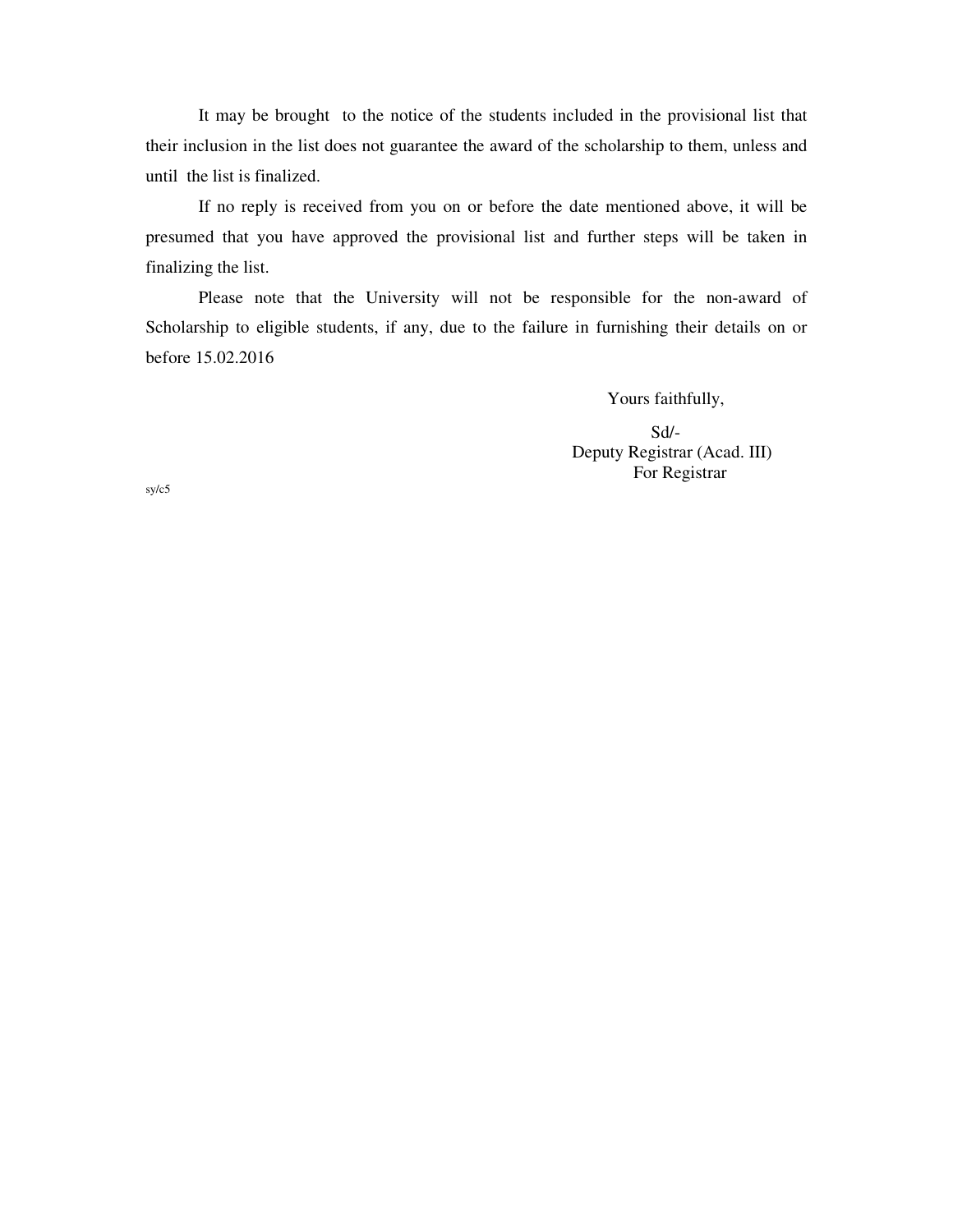# **UNIVERSITY MERIT SCHOLARSHIP BA/B.Sc/B.Com 2014-15**

| SI.<br>No.     | Name of the Candidates                 | Reg. No. of passing<br><b>HSE/VHSE/CBSE/</b><br><b>ISC Exam.2014</b> | % of Marks | <b>Name of the College</b>                               |  |  |  |
|----------------|----------------------------------------|----------------------------------------------------------------------|------------|----------------------------------------------------------|--|--|--|
|                | $(1)$ Arabic<br>(No. of Scholarship-1) |                                                                      |            |                                                          |  |  |  |
|                |                                        |                                                                      |            |                                                          |  |  |  |
| 1              | Sahadiya.A.S                           | 1061491                                                              |            | 84.33 University College. Tvpm.                          |  |  |  |
| $\overline{c}$ | Shaima S S                             | 1028584                                                              |            | 80.75 University College. Typm.                          |  |  |  |
|                |                                        | (2) Economics<br>(No. of Scholarships-10)                            |            |                                                          |  |  |  |
|                | Akhila Chandran                        | 1305529                                                              |            | 97.08 Mar Ivanios College, Typm.                         |  |  |  |
| $\overline{2}$ | <b>Pretty Rose Thomas</b>              | 1129514                                                              |            | 94.66 Mar Ivanios College, Typm.                         |  |  |  |
|                | 3 Richa Anna Joshua                    | 1072831                                                              |            | 94.25 Mar Ivanios College, Tvpm.                         |  |  |  |
|                | 4 Aswathy.J.J                          | 1000774                                                              |            | Government College for<br>92.16 Women, Typm              |  |  |  |
|                | 5 Steffy Antony                        | 1030258                                                              |            | 90.75 Mar Ivanios College, Typm.                         |  |  |  |
|                | 6 S Nandita                            | 5465790                                                              |            | 90.2 Mar Ivanios College, Typm.                          |  |  |  |
| 7              | Devika.H                               | 1000745                                                              |            | Government College for<br>89.5 Women, Typm               |  |  |  |
|                | 8 Aswathy.G                            | 1000811                                                              |            | Government College for<br>89.08 Women, Typm              |  |  |  |
|                | 9 Dhanya Wilfred                       | 1021387                                                              |            | 88.91 Mar Ivanios College, Typm.                         |  |  |  |
|                | 10 Baby Mol.P                          | 1014902                                                              |            | K.N.M Govt Art & Science<br>88.16 College, Kanjiramkulam |  |  |  |
| 11             | Aswathy S V                            | 1036597                                                              |            | K.N.M Govt Art & Science<br>87.91 College, Kanjiramkulam |  |  |  |
|                | 12 Sruthi V                            | 1042075                                                              | 87.66      | Sree Narayana College Punalur                            |  |  |  |
|                | 13 Jolly Vincent                       | 1000813                                                              |            | Government College for<br>87 Women, Tvpm                 |  |  |  |
|                | 14 Krishnana.A.J                       | 1000747                                                              | 86.91      | Government College for<br>Women, Tvpm                    |  |  |  |
|                | $15$ Anju.M                            | 1002077                                                              |            | Government College for<br>85 Women, Typm                 |  |  |  |
|                | 16 Anitharesmi.R                       | 1006094                                                              |            | Government College for<br>84.83 Women, Typm              |  |  |  |
|                | $17$ Vinija.R.S                        | 1012484                                                              |            | Government College for<br>84.58 Women, Typm              |  |  |  |
|                | 18 George Joseph                       | 1131443                                                              |            | 83.91 Mar Ivanios College, Typm.                         |  |  |  |

### **PROVISIONAL LIST OF CANDIDATES SELECTED FOR THE AWARD**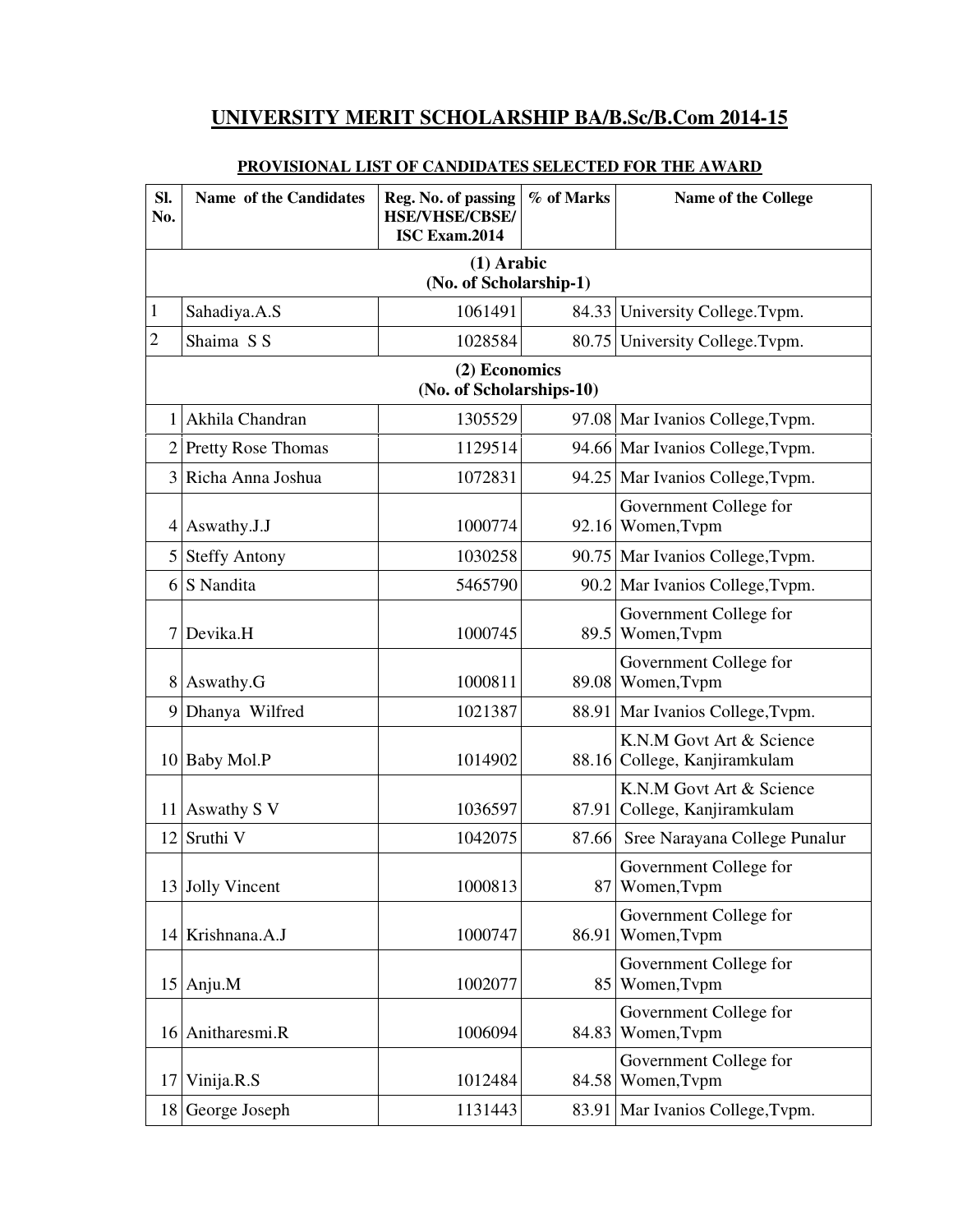|                | $19$ Anjali S                          | 1061044 | 83.25 | Sree Narayana College Punalur                              |  |  |  |
|----------------|----------------------------------------|---------|-------|------------------------------------------------------------|--|--|--|
|                | 20 Sneha Bastin B. O                   | 1026092 |       | K.N.M Govt Art & Science<br>82.91 College, Kanjiramkulam   |  |  |  |
|                | (3) English<br>(No. of Scholarships-8) |         |       |                                                            |  |  |  |
|                | 1 Jahnavi Nair                         | 1030201 |       | 99 Mar Ivanios College, Typm.                              |  |  |  |
|                | 2 Amina Nazar                          | 1062473 |       | T.K.M College of Arts &<br>97.25 Science.Kollam            |  |  |  |
|                | 3 Keerthana.S                          | 1030214 |       | 96.91 Mar Ivanios College, Tvpm.                           |  |  |  |
|                | $4$ Athira S M                         | 1030078 |       | 96.16 Mar Ivanios College, Typm.                           |  |  |  |
|                | 5 Dhanish Asim                         | 1275114 |       | 95.25 Mar Ivanios College, Typm.                           |  |  |  |
| 6 <sup>1</sup> | Sheba.M                                | 1009685 |       | 88.83 Mahatma Gandhi College, Tvpm                         |  |  |  |
|                | 7 Kavya Sree K S                       | 4639657 |       | 86.6 Mahatma Gandhi College, Tvpm                          |  |  |  |
|                | 8 Santhi Marium Varghese               | 1080364 |       | 86.41 Christian College, Chengannur                        |  |  |  |
|                | 9 Nadiya .S. Nazar                     | 1035435 |       | 86.33 Mahatma Gandhi College, Tvpm                         |  |  |  |
|                | 10 Akhil Krishnan.U.K                  | 1035384 |       | 85.5 Mahatma Gandhi College, Tvpm                          |  |  |  |
| 11             | Sangeetha G S                          | 4640907 |       | 85 Mahatma Gandhi College, Tvpm                            |  |  |  |
| 12             | Abhirami C. Senan                      | 9049190 |       | 84.83 Christian College, Chengannur                        |  |  |  |
| 13             | Riya Mariyam Rony                      | 1094833 |       | 84.58 Christian College, Chengannur                        |  |  |  |
| 14             | Greeshma. M.M                          | 1050534 | 82.91 | Sree Narayana College Punalur                              |  |  |  |
| 15             | Varsha M S                             | 1045020 | 82.5  | Sree Narayana College Punalur                              |  |  |  |
|                | 16 Linta K. Mathew                     | 1000353 |       | 82.33 Christian College, Chengannur                        |  |  |  |
| 17             | Gopika Anilkumar B                     | 1032847 |       | 82.33 Mahatma Gandhi College, Tvpm                         |  |  |  |
|                | 18 Preethi S Nair                      | 1001872 |       | 82.16 Mahatma Gandhi College, Tvpm                         |  |  |  |
|                | 19 Geethu Sherly Kumar                 | 1105460 |       | Mar Ivanios College of Arts &<br>81.58 Science, Mavelikara |  |  |  |
|                | 20 Thaqwa Hussain                      | 1021444 |       | 80.25 Mar Ivanios College, Typm.                           |  |  |  |

#### **(4) Geography (No. of Scholarships-2)**

|                                                                        | 1 Divya Das.P | 1003795                      |  | 91.5 University College, Typm |  |
|------------------------------------------------------------------------|---------------|------------------------------|--|-------------------------------|--|
|                                                                        | $2$  Manju.V  | 1000719                      |  | 91 University College, Typm   |  |
|                                                                        |               | No other eligible candidates |  |                               |  |
| $(5)$ Hindi<br>(No. of Scholarships-2)<br>No other eligible candidates |               |                              |  |                               |  |
|                                                                        |               |                              |  |                               |  |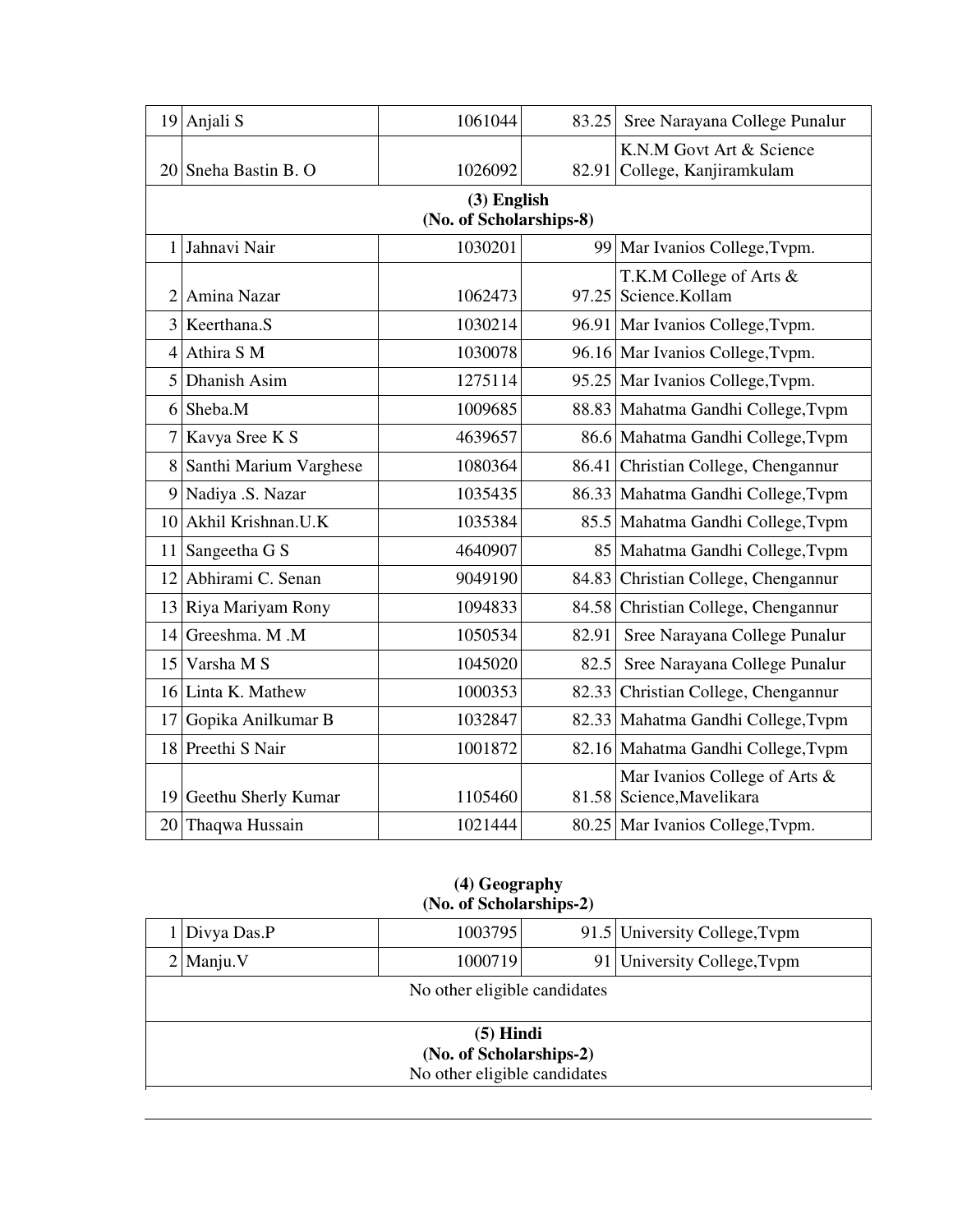|                                                                               | $(110. \, \text{U})$ of periodicial simps-to $\ell$ |         |       |                                                      |  |
|-------------------------------------------------------------------------------|-----------------------------------------------------|---------|-------|------------------------------------------------------|--|
| 1                                                                             | Praveen M                                           | 1032301 |       | 96.25 Mahatma Gandhi College, Typm                   |  |
| 2                                                                             | Nandhu S                                            | 1032298 |       | 91.83 Mahatma Gandhi College, Tvpm                   |  |
| 3                                                                             | Satheesh Kumar R                                    | 1032308 |       | 85.33 Mahatma Gandhi College, Tvpm                   |  |
| $\overline{4}$                                                                | Shiji .S.S                                          | 1026293 |       | 85 Mahatma Gandhi College, Typm                      |  |
| 5                                                                             | Anjanadevi.U                                        | 1068454 | 81.5  | Sree Narayana College Punalur                        |  |
|                                                                               | 6 Aruna .P.Chandran                                 | 1003496 |       | 81.16 Mahatma Gandhi College, Tvpm                   |  |
| 7                                                                             | Neethu B                                            | 1068467 | 80.91 | Sree Narayana College Punalur                        |  |
| 8                                                                             | Sisira S                                            | 1032343 |       | 79.41 Mahatma Gandhi College, Tvpm                   |  |
| 9                                                                             | Nandakishore S H                                    | 4627764 |       | 79.4 Mahatma Gandhi College, Typm                    |  |
|                                                                               | 10 Manju G                                          | 1040700 | 79.16 | Sree Narayana College Punalur                        |  |
| 11                                                                            | <b>Samson Simson</b>                                | 1014925 |       | 77.91 Mahatma Gandhi College, Tvpm                   |  |
| 12                                                                            | Karthika.T                                          | 1024349 | 77    | Mahatma Gandhi College, Tvpm                         |  |
| 13                                                                            | Megha S Parameshwaran                               | 4638133 |       | 75.8 Mahatma Gandhi College, Tvpm                    |  |
| 14                                                                            | Ravisankar B                                        | 1008484 |       | 75.66 Mahatma Gandhi College, Tvpm                   |  |
| 15                                                                            | Rahul.K.J                                           | 1047047 | 74.33 | Sree Narayana College Punalur                        |  |
|                                                                               | 16 Malu S M                                         | 1003508 |       | 73.83 Mahatma Gandhi College, Tvpm                   |  |
| 17                                                                            | Jithin Chandran.J                                   | 1017954 |       | 73.08 Mahatma Gandhi College, Tvpm                   |  |
|                                                                               | 18 Reshma R                                         | 1068482 | 72.08 | Sree Narayana College Punalur                        |  |
|                                                                               | 19 Hari Sundar                                      | 1068430 | 72.08 | Sree Narayana College Punalur                        |  |
| No other eligible candidates<br>(7) Islamic History<br>(No. of Scholarship-1) |                                                     |         |       |                                                      |  |
|                                                                               | $1$ Anjughosh A R                                   | 1015528 |       | Mannaniya College of Arts &<br>89.5 Science, Pangode |  |
| $\overline{2}$                                                                | Rasia.S                                             | 1225913 |       | T.K.M College of Arts &<br>83 Science.Kollam         |  |
| (8) Malayalam<br>(No. of Scholarships-7)                                      |                                                     |         |       |                                                      |  |
| No other eligible candidates                                                  |                                                     |         |       |                                                      |  |
| $(9)$ Music<br>(No. of Scholarships-2)<br>No other eligible candidates        |                                                     |         |       |                                                      |  |

**(6) History (No. of Scholarships-10)**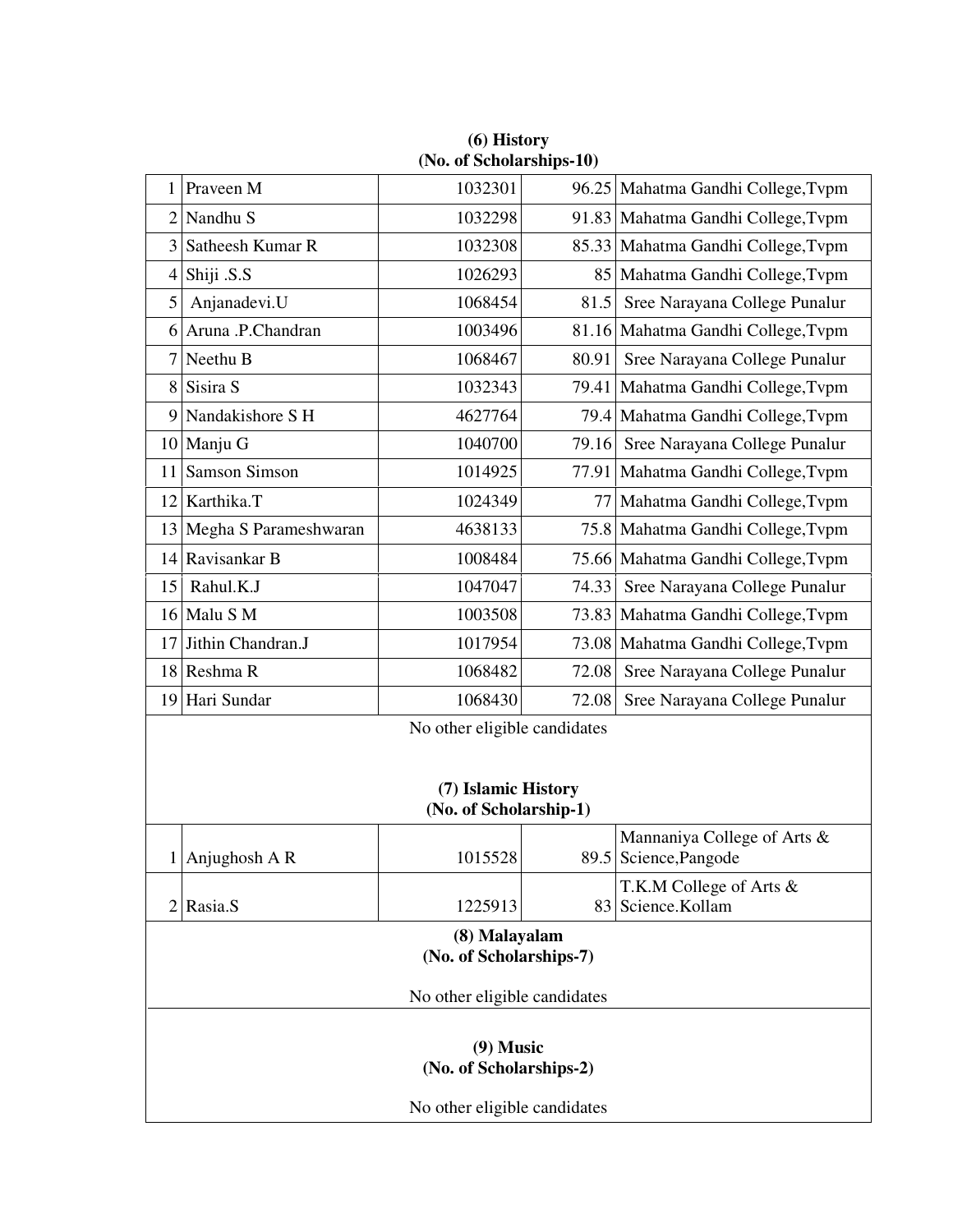| (10) Philosophy<br>(No. of Scholarships-2)                          |
|---------------------------------------------------------------------|
| No other eligible candidates                                        |
| $(11)$ Politics<br>(No. of Scholarships-8)                          |
| No other eligible candidates                                        |
| (12)<br>Sanskrit (including Nyaya, Vyakarana, Sahitya, Vedanta)     |
| (No. of Scholarships-4)                                             |
| No eligible candidates                                              |
| (13) Sanskrit Language & Literature Main<br>(No. of Scholarships-2) |
| No eligible candidates                                              |

|                                               |                          | (14) Sociology<br>(No. of Scholarship-1)                                          |  |                                                          |  |
|-----------------------------------------------|--------------------------|-----------------------------------------------------------------------------------|--|----------------------------------------------------------|--|
|                                               | Shamini .S.S             | 1026090                                                                           |  | K.N.M Govt Art & Science<br>92.66 College, Kanjiramkulam |  |
| 2                                             | Athira.V.L               | 1030763                                                                           |  | K.N.M Govt Art & Science<br>87.66 College, Kanjiramkulam |  |
| (15) Tamil Language<br>(No. of Scholarship-1) |                          |                                                                                   |  |                                                          |  |
| No other eligible candidates                  |                          |                                                                                   |  |                                                          |  |
|                                               |                          |                                                                                   |  |                                                          |  |
|                                               | Sarath Vijayan           | (16) English & Communicative English<br>(No. of Scholarship-1)<br>1012970         |  | K.N.M Govt Art & Science<br>86.16 College, Kanjiramkulam |  |
| 2                                             | <b>Stephy Sebasstian</b> | 1014916                                                                           |  | K.N.M Govt Art & Science<br>85.91 College, Kanjiramkulam |  |
|                                               |                          | (17) Journalism & Mass Communication & Video Production<br>(No. of Scholarship-1) |  |                                                          |  |
| 1                                             | Azhara A S               | 1012996                                                                           |  | 96.16 Mar Ivanios College, Typm                          |  |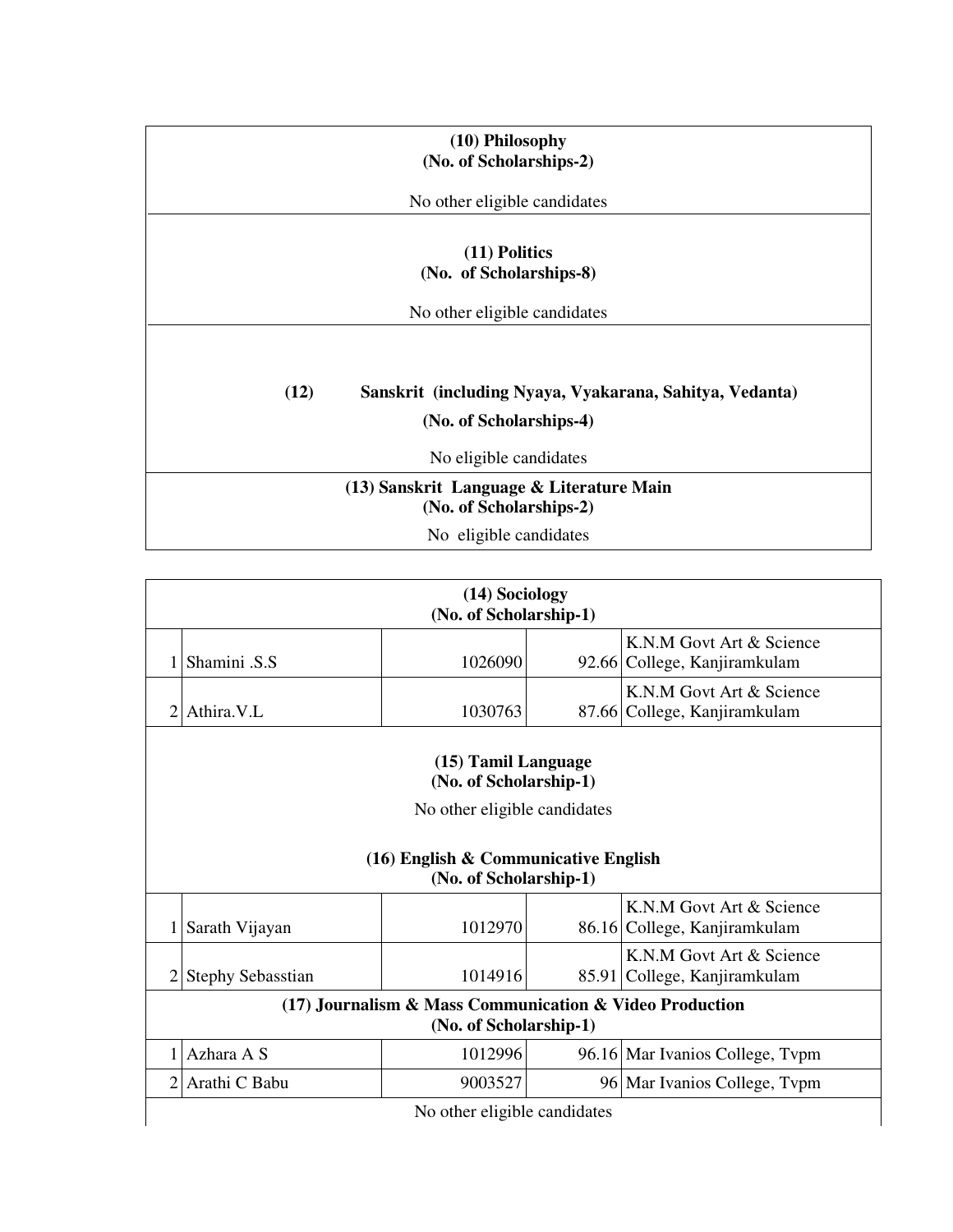#### **(18) Malayalam & Mass Communication (No. of Scholarship-1)**

No eligible candidates

# **B.Sc**

## **(19) Botany (No of Scholarships-14)**

|                | Preethy. G.R                                       | 1059401 |  | 93.08 Mar Ivanios College, Typm                 |  |
|----------------|----------------------------------------------------|---------|--|-------------------------------------------------|--|
| $\overline{2}$ | Aarya Hareendran                                   | 1029518 |  | 92.41 Mar Ivanios College, Typm                 |  |
| 3              | Divya.L                                            | 1006489 |  | 92.41 Mar Ivanios College, Typm                 |  |
| 4              | Arya S S                                           | 9001829 |  | 89.16 Mar Ivanios College, Typm                 |  |
| 5              | Reshma Raichal Mani                                | 4640449 |  | 89 Mar Ivanios College, Typm                    |  |
| 6              | Anu Joy                                            | 1041283 |  | T.K.M College of Arts &<br>88.16 Science.Kollam |  |
|                | Shilpa Suresh                                      | 1064804 |  | T.K.M College of Arts &<br>87.33 Science.Kollam |  |
| 8              | Aswathy. S                                         | 1032842 |  | 86.41 Mar Ivanios College, Typm                 |  |
| 9              | Amal.N                                             | 1065764 |  | T.K.M College of Arts &<br>86.25 Science.Kollam |  |
|                | 10 Smrithy. P.G                                    | 1006408 |  | 85.66 Mar Ivanios College, Typm                 |  |
| 11             | Jijimol.R.S                                        | 1062566 |  | T.K.M College of Arts &<br>84.91 Science.Kollam |  |
| 12             | Srubi . B. S                                       | 1021072 |  | 84.83 Mar Ivanios College, Typm                 |  |
| 13             | Praveen Sathyan. V                                 | 1012377 |  | 73.87 Mar Ivanios College, Typm                 |  |
|                | No other eligible candidates<br>(20) Bio-Chemistry |         |  |                                                 |  |
|                | (No. of Scholarship-1)                             |         |  |                                                 |  |

T.K.M College of Arts &

T.K.M College of Arts &

97.5 Science.Kollam

95.08 Science.Kollam

1 Lekshmi.K 1053368

 $2$ Aswathy Aravind 9045986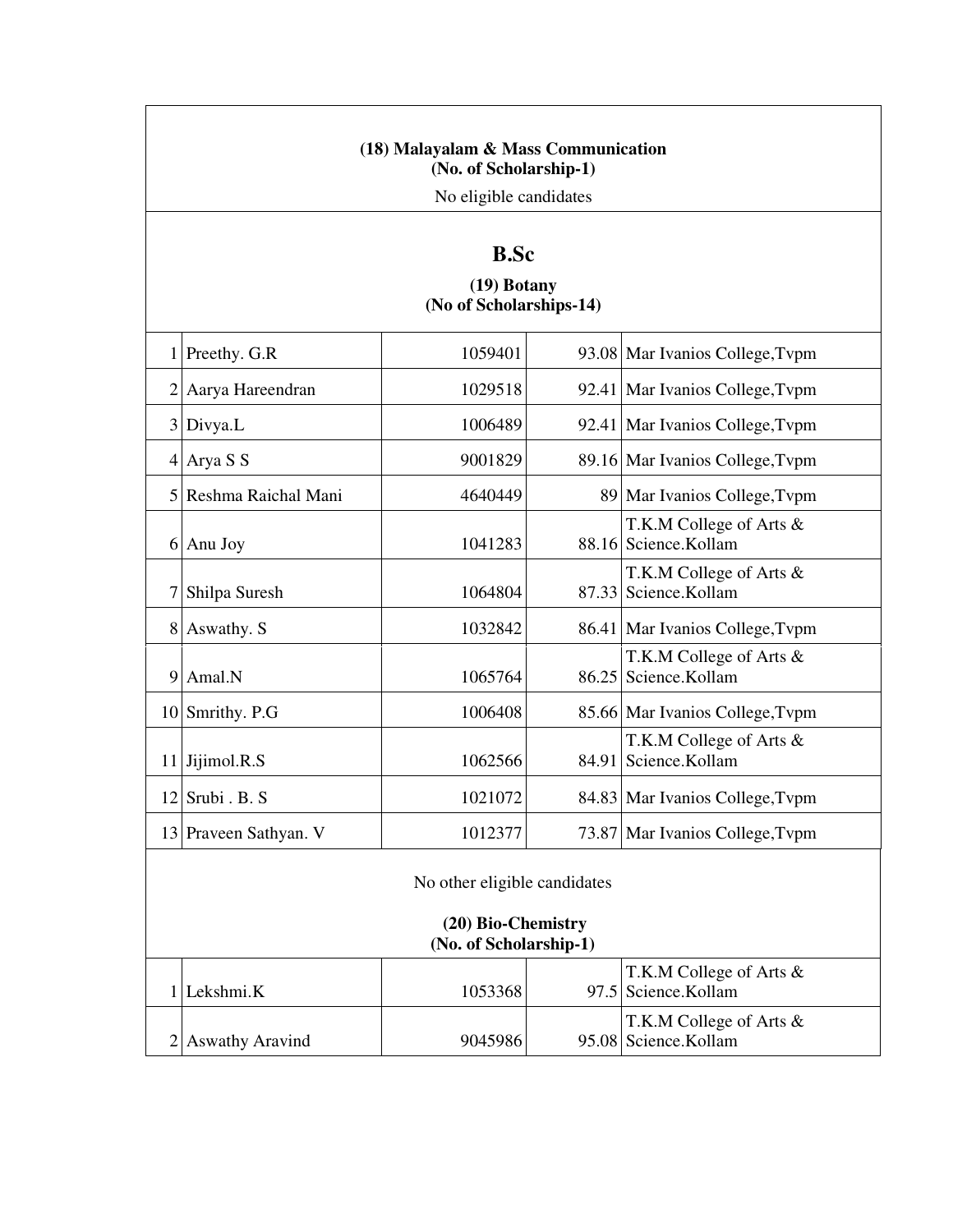## **(21)Bio-Technology (Multi Major)**

## **(No. of Scholarship-1)**

|   | Vishnupriya S S       | 1012434                  |  | 95 Mar Ivanios College, Typm                      |  |  |  |
|---|-----------------------|--------------------------|--|---------------------------------------------------|--|--|--|
|   | 2 Gopika G .Nair      | 1024150                  |  | 92.08 Mar Ivanios College, Typm                   |  |  |  |
|   |                       |                          |  |                                                   |  |  |  |
|   | No eligible candidate |                          |  |                                                   |  |  |  |
|   |                       | (22) Chemistry           |  |                                                   |  |  |  |
|   |                       | (No. of Scholarships-19) |  |                                                   |  |  |  |
|   | 1 Anjitha Sebastian   | 1091012                  |  | St.Joseph's College for<br>99.16 Women, Alappuzha |  |  |  |
| 2 | Ameena.M              | 1060734                  |  | T.K.M College of Arts &<br>96.66 Science.Kollam   |  |  |  |
|   | 3 Navya Mary. J       | 1060955                  |  | 95.33 Mar Ivanios College, Typm.                  |  |  |  |
|   | 4 Harishma Mohan      | 1054478                  |  | T.K.M College of Arts &<br>94.75 Science.Kollam   |  |  |  |
|   | 5 Amala Joy           | 1040551                  |  | T.K.M College of Arts &<br>94.33 Science.Kollam   |  |  |  |
|   | 6 Revathy .P          | 1040558                  |  | T.K.M College of Arts &<br>94.25 Science.Kollam   |  |  |  |
|   | Athira Vasudev        | 1048327                  |  | T.K.M College of Arts &<br>93.91 Science.Kollam   |  |  |  |
|   | 8 Amal.S.R            | 1006102                  |  | University<br>93.7 College, Thiruvananthapuram    |  |  |  |
|   | 9 Athira.J.S          | 1023559                  |  | University<br>93.6 College, Thiruvananthapuram    |  |  |  |
|   | 10 Babitha.B          | 9085990                  |  | St.Joseph's College for<br>93.58 Women, Alappuzha |  |  |  |
|   | 11 Fathima Yusra .S   | 1038390                  |  | T.K.M College of Arts &<br>93.58 Science.Kollam   |  |  |  |
|   | 12 Krishna Raj        | 1060472                  |  | T.K.M College of Arts &<br>93 Science.Kollam      |  |  |  |
|   | 13 Vidhya Vijayan     | 9079445                  |  | St.Joseph's College for<br>92.5 Women, Alappuzha  |  |  |  |
|   | 14 Jincy Joseph       | 1091040                  |  | St.Joseph's College for<br>92 Women, Alappuzha    |  |  |  |
|   | 15 Soorya.A.S         | 1021182                  |  | University<br>91.1 College, Thiruvananthapuram    |  |  |  |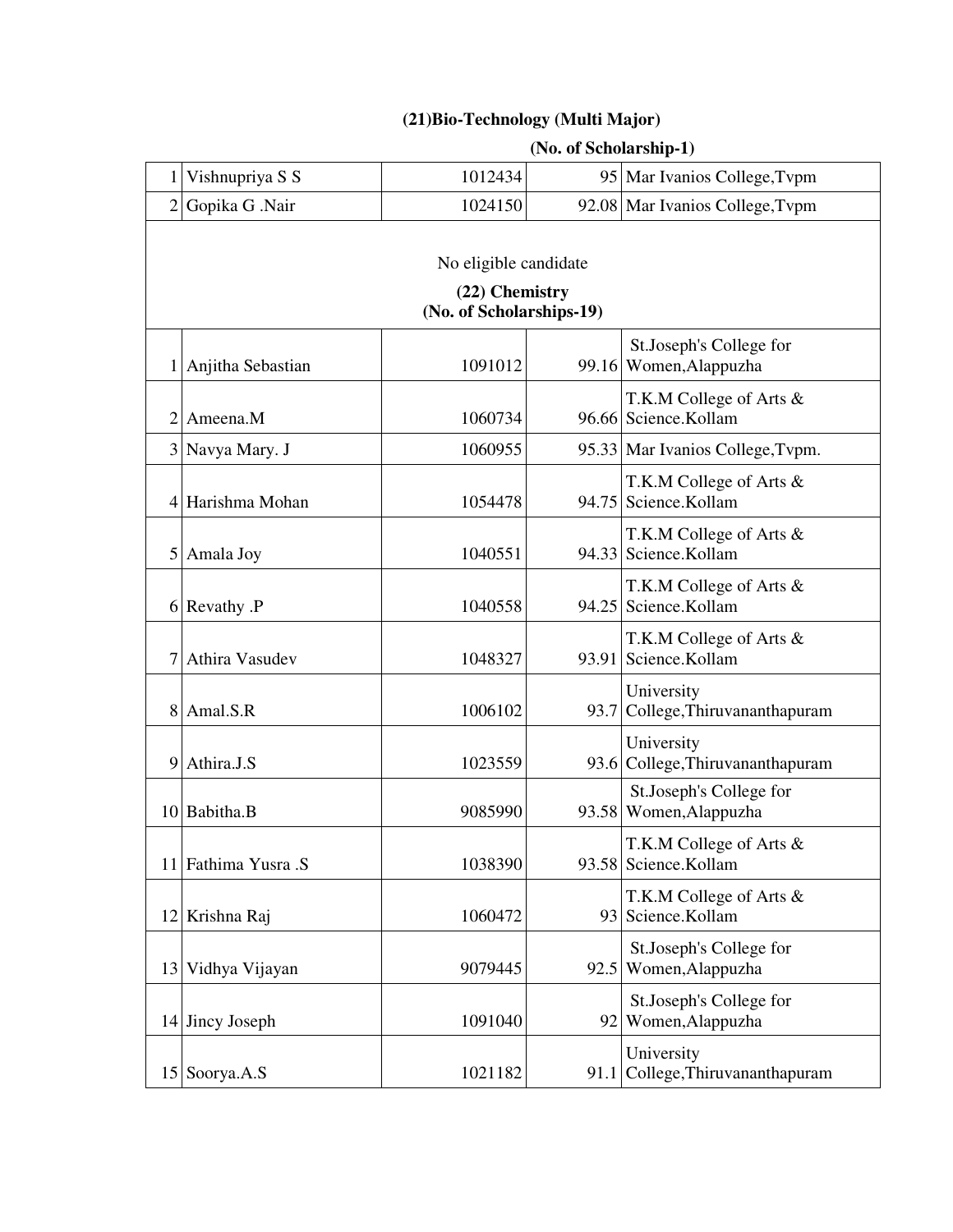| 16 Arya Bhanu      | 1088234 | St.Joseph's College for<br>90.83 Women, Alappuzha |
|--------------------|---------|---------------------------------------------------|
| 17 Thasleema Salam | 1076673 | T.K.M College of Arts &<br>90.33 Science.Kollam   |
| 18 Roshini Thomas  | 1092104 | St.Joseph's College for<br>90.25 Women, Alappuzha |

| 19             | Anjughosh A R                                        | 1015528                      |  | Mannaniya College of Arts &<br>89.5 Science, Pangode |  |  |
|----------------|------------------------------------------------------|------------------------------|--|------------------------------------------------------|--|--|
|                | 20 Lekshmi.A.V                                       | 1013954                      |  | University<br>89 College, Thiruvananthapuram         |  |  |
| 21             | <b>Treesa Mary Mathew</b>                            | 1091178                      |  | St.Joseph's College for<br>88.25 Women, Alappuzha    |  |  |
| 22             | Akhil PR                                             | 1100955                      |  | 85.25 S N College Chengannur                         |  |  |
|                | 23 Anjali P                                          | 1084064                      |  | St.Joseph's College for<br>84.58 Women, Alappuzha    |  |  |
|                | $24$ Sreeja. V.G                                     | 1027199                      |  | University<br>84.5 College, Thiruvananthapuram       |  |  |
|                | 25 Arya Vijayan                                      | 1089329                      |  | 76.33 Christian College, Chengannur                  |  |  |
|                | 26 Reshma M R Nair                                   | 1014871                      |  | University<br>75.8 College, Thiruvananthapuram       |  |  |
|                |                                                      | No other eligible candidates |  |                                                      |  |  |
|                | (23) B.Sc Computer Science<br>(No of Scholarships-2) |                              |  |                                                      |  |  |
| 1 <sup>1</sup> | Reshma Suresh B S                                    | 1000665                      |  | 89.83 National College Manacaud, Typm.               |  |  |
|                | 2 Pooja Bhakth P J                                   | 1084458                      |  | College of Appiled<br>89.08 Science, Mavelikara      |  |  |
|                | 3 Benjo Cherian                                      | 1087300                      |  | College of Appiled<br>87.5 Science, Mavelikara       |  |  |
|                | 4 Reshma Krishnan.K.S                                | 1000663                      |  | 87.41 National College Manacaud, Typm.               |  |  |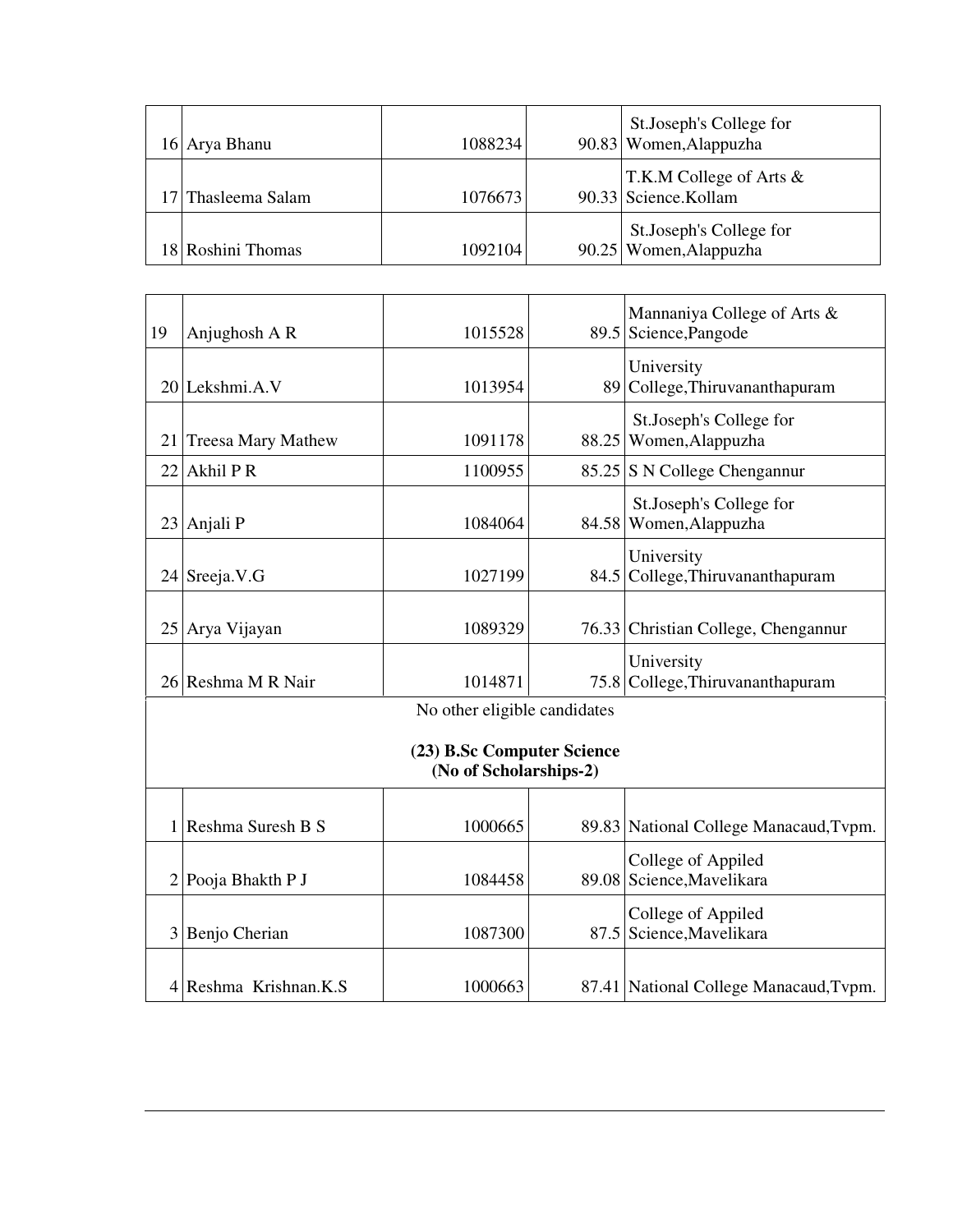| 1 Shieka Aysha Shehna N | 1000696 | 88.33 National College Manacaud, Typm. |
|-------------------------|---------|----------------------------------------|
|                         |         |                                        |
| $2 A \text{ Ayana}$     | 1030120 | 86.91 National College Manacaud, Typm. |

#### **(24) Electronics (No. of Scholarship-1)**

**(25) Geology (No. of Scholarships-2)**  No other eligible candidates

| (No. of Scholarships-3) |                       |                                                                    |       |                                                 |
|-------------------------|-----------------------|--------------------------------------------------------------------|-------|-------------------------------------------------|
| 1                       | Nayana Prathap        | 1082987                                                            | 81.41 | St.Joseph's College for<br>Women, Alappuzha     |
|                         | 2 Anupama Anil        | 1082975                                                            | 80.83 | St.Joseph's College for<br>Women, Alappuzha     |
|                         | 3 Najumunnisa.A       | 1092441                                                            | 78.5  | St.Joseph's College for<br>Women, Alappuzha     |
| $\frac{4}{ }$           | Amala John            | 1114029                                                            | 77.08 | St.Joseph's College for<br>Women, Alappuzha     |
| 5                       | Roslin Sebastian      | 1092375                                                            | 76.91 | St.Joseph's College for<br>Women, Alappuzha     |
|                         | 6 Megha Angel V V     | 1103937                                                            | 75.83 | St.Joseph's College for<br>Women, Alappuzha     |
|                         |                       | (27) Hotel Management & Catering Science<br>(No. of Scholarship-1) |       |                                                 |
|                         |                       | No eligible candidates                                             |       |                                                 |
|                         |                       | (28) Mathematics<br>(No. of Scholarships-17)                       |       |                                                 |
|                         | 1 Agasthya Krishnan.A | 1062546                                                            |       | T.K.M College of Arts &<br>96.25 Science.Kollam |
|                         | $2$ Riya Raju         | 1069111                                                            |       | 96.25 Mar Ivanios College, Typm.                |
| 3                       | Nandhu Muraleedharan  | 1078493                                                            |       | 95.58 Mar Ivanios College, Typm.                |
| 4                       | Gouripriya.S          | 1041211                                                            |       | T.K.M College of Arts &<br>95.41 Science.Kollam |
|                         | 5 Meenu Rachel Koshy  | 1325693                                                            |       | 95.25 Mar Ivanios College, Typm.                |
|                         | 6 Anju .S. Pillai     | 1071154                                                            |       | 95.25 Mar Ivanios College, Typm.                |
|                         | 7 Achu Prasad         | 1001102                                                            |       | 95.16 Mar Ivanios College, Typm.                |

# **(26) Home Science**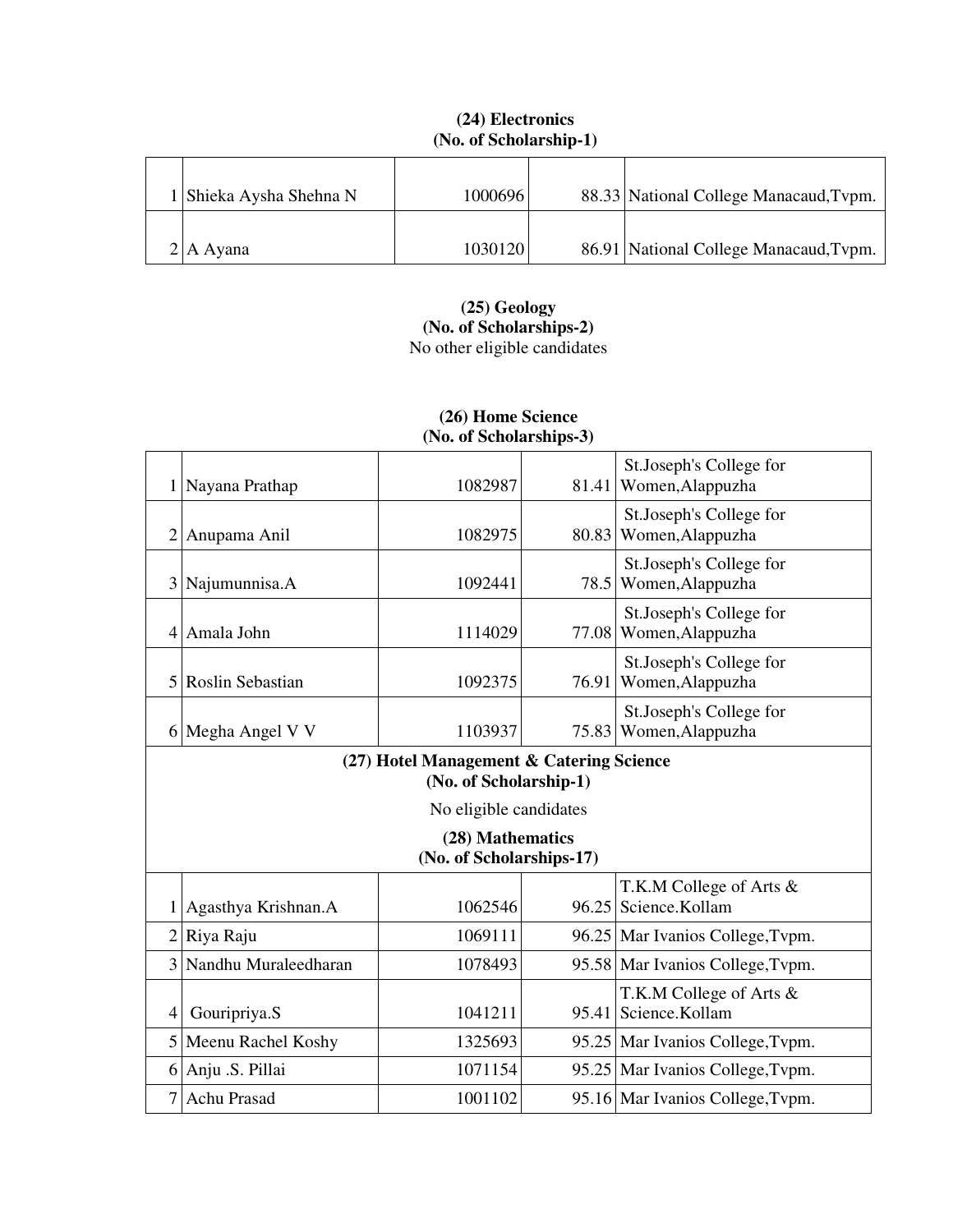|    | 8 Akshaya. S. Nath       | 1054457 | 94.83 | T.K.M College of Arts &<br>Science.Kollam                        |
|----|--------------------------|---------|-------|------------------------------------------------------------------|
|    | 9 Nekitha J Vilavinal    | 1079512 |       | 94.41 Mar Ivanios College, Tvpm.                                 |
|    | 10 Arya Menon            | 1102785 |       | St.Joseph's College for<br>94.33 Women, Alappuzha                |
|    | 11 Megha Basheer         | 1071348 |       | 94.16 Mar Ivanios College, Typm.                                 |
|    | 12 Arundhathy P          | 1062556 |       | T.K.M College of Arts &<br>93.83 Science.Kollam                  |
|    | 13 Sumayya.K             | 1054861 |       | T.K.M College of Arts &<br>93.75 Science.Kollam                  |
|    | 14 Akash Hari            | 1003400 |       | 93.75 Mar Ivanios College, Typm.                                 |
|    | 15 Ansu Baby             | 1140805 |       | 93.08 Christian College, Chengnnur                               |
|    | 16 Anagha Narayanan      | 1069030 |       | 93.08 Mar Ivanios College, Tvpm.                                 |
|    | 17 Ancy Chacko           | 1054459 |       | T.K.M College of Arts &<br>93 Science.Kollam                     |
|    | 18 Chippy Varghese       | 1107272 |       | St.Joseph's College for<br>92.66 Women, Alappuzha                |
|    | 19 Eddith Sarah Varghese | 4639698 |       | 92.6 Mar Ivanios College, Typm.                                  |
| 20 | Uthara A J               | 1050665 |       | 92.5 Mar Ivanios College, Typm.                                  |
|    | 21 Remyachandran.S       | 1048297 | 92.25 | T.K.M College of Arts &<br>Science.Kollam                        |
|    | 22 Jayalakshmi.L         | 1058609 |       | T.K.M College of Arts &<br>92.16 Science.Kollam                  |
|    | $23$ Divya P S           | 1014858 |       | K.N.M. Government Arts &<br>92.08 Science College, Kanjiramkulam |
|    | 24 Anandhu.A             | 1053304 | 92    | T.K.M College of Arts &<br>Science.Kollam                        |
| 25 | Roshna Raju              | 1054405 | 91.83 | T.K.M College of Arts &<br>Science.Kollam                        |
|    | 26 Priyanka M P          | 1019600 | 91.41 | K.N.M. Government Arts &<br>Science College, Kanjiramkulam       |
| 27 | Saranya B S              | 1003692 | 91.08 | K.N.M. Government Arts &<br>Science College, Kanjiramkulam       |

| 28 | Jeena Alex   | 4635963 | 91 Sree Narayana College, Punalur                  |
|----|--------------|---------|----------------------------------------------------|
|    | $29$ Nila.B  | 1104669 | St.Joseph's College for<br>90.83 Women, Alappuzha  |
|    | 30 Ruksana.S | 1054810 | T.K.M College of Arts $\&$<br>90.58 Science.Kollam |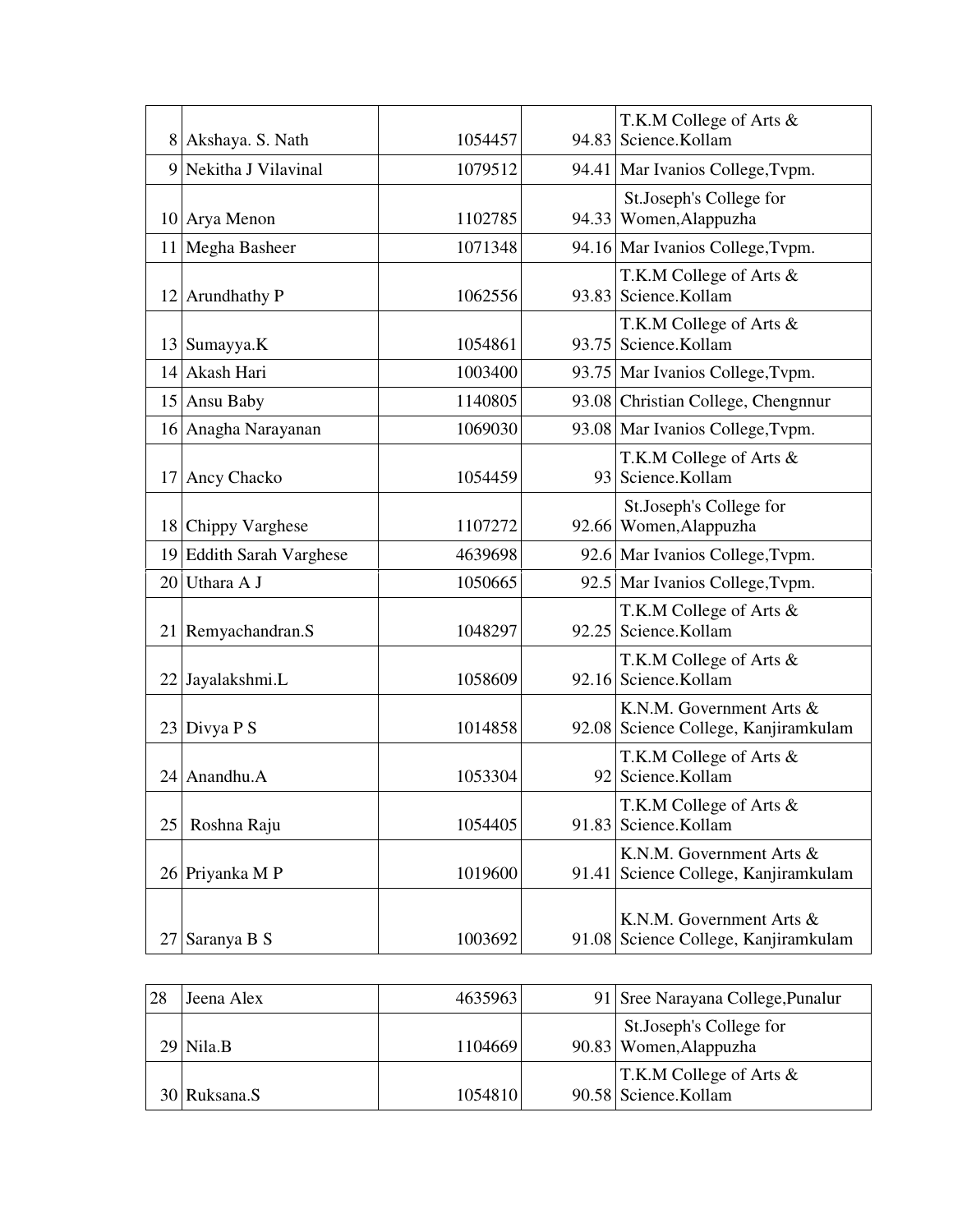|                | 31 Sareena.A          | 1053389                  |       | T.K.M College of Arts &<br>90.41 Science.Kollam   |
|----------------|-----------------------|--------------------------|-------|---------------------------------------------------|
|                |                       |                          |       |                                                   |
|                | 32 Suma.J             | 1046715                  |       | T.K.M College of Arts &<br>90.08 Science.Kollam   |
|                | 33 Safina N           | 1091156                  |       | St.Joseph's College for<br>90 Women, Alappuzha    |
|                | 34 Mary Teresa Joseph | 1091143                  | 89.91 | St.Joseph's College for<br>Women, Alappuzha       |
|                |                       | (29) Physics             |       |                                                   |
|                |                       | (No. of Scholarships-19) |       |                                                   |
|                | 1 Athira.B.S          | 1040093                  |       | T.K.M College of Arts &<br>97 Science.Kollam      |
| $\overline{2}$ | Arsha Thampi          | 1056318                  |       | 97   Mar Ivanios College, Typm.                   |
| 3              | Subina Habeeb         | 1062511                  |       | T.K.M College of Arts &<br>96.75 Science.Kollam   |
|                | 4 Farzana Nazar.N     | 1001260                  |       | T.K.M College of Arts &<br>95.33 Science.Kollam   |
| 5              | Anju Aravind          | 1010583                  |       | 94.75 Mar Ivanios College, Typm.                  |
|                | 6 Merina Sabu         | 1079509                  |       | 93.08 Mar Ivanios College, Typm.                  |
|                | 7 Akhila S Raj        | 1021010                  |       | 93.08 Mar Ivanios College, Typm.                  |
|                | 8 Malavika.R          | 1093711                  |       | St.Joseph's College for<br>92.25 Women, Alappuzha |
| 9              | Abnabaker             | 1096713                  | 92.25 | St.Joseph's College for<br>Women, Alappuzha       |
|                | 10 Anakha.M           | 1091104                  |       | St.Joseph's College for<br>92 Women, Alappuzha    |
| 11             | Amalrani Thomas       | 1141625                  |       | 91.41 Christian College, Chengannur               |
|                | 12 Divya T            | 1036675                  |       | 90.83 University College, Tvpm                    |
| 13             | Ginu Merin George     | 2148174/037              |       | 90 Christian College, Chengannur                  |
| 14             | Vinni Varghese        | 1021186                  | 89.25 | Mar Ivanios College, Tvpm.                        |
| 15             | Unnikrishnan M S      | 1021117                  |       | 88.66 Mar Ivanios College, Tvpm.                  |
|                | 16 Praveen R          | 1027217                  |       | 84 Govt Arts College, Typm.                       |
| 17             | Kamal.K.R             | 1019935                  |       | 82.58 Govt Arts College, Typm.                    |

No other eligible candidates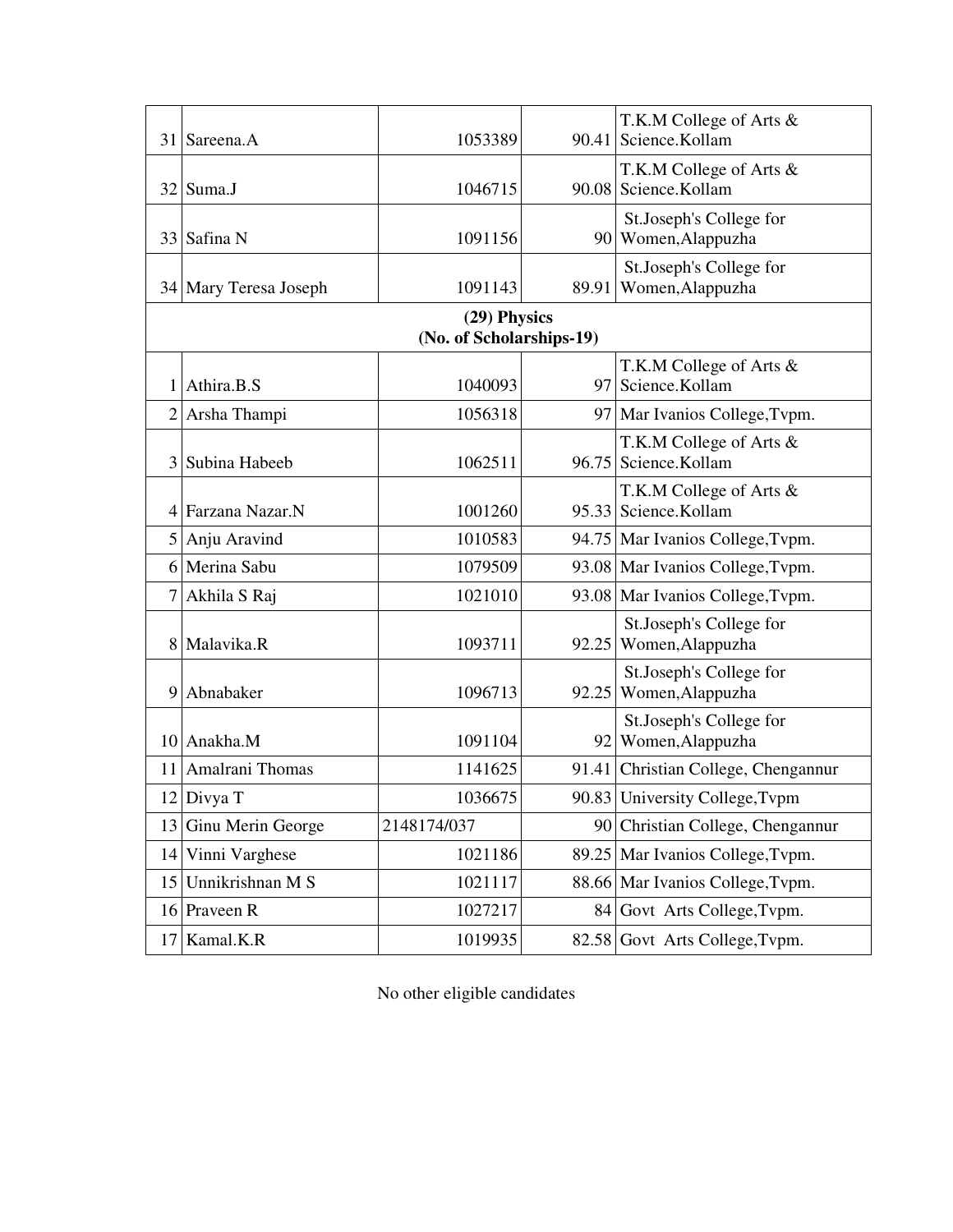| (30) Psychology<br>(No. of Scholarship-1)                            |  |
|----------------------------------------------------------------------|--|
| No eligible candidates                                               |  |
| (31) Polymer Chemistry<br>(No. of Scholarship -1)                    |  |
| No eligible candidates                                               |  |
| (32) Statistics<br>(No. of Scholarships-3)<br>No eligible candidates |  |

|   | $(33)$ Zoology<br>(No. of Scholarships-14) |                                                                                |       |                                   |  |
|---|--------------------------------------------|--------------------------------------------------------------------------------|-------|-----------------------------------|--|
|   |                                            |                                                                                |       |                                   |  |
|   | 1 Athira Murali                            | 1127643                                                                        |       | 95.91 Mar Ivanios College, Typm.  |  |
|   | 2 Arun Kumar. V.S                          | 9062226                                                                        |       | 95.08 Mar Ivanios College, Typm.  |  |
|   | 3 Aaggi Maria Philip                       | 4627041                                                                        |       | 94.8 Mar Ivanios College, Typm.   |  |
|   | 4 Mathews Kennedy                          | 1063728                                                                        |       | 93.66 Mar Ivanios College, Typm.  |  |
|   | 5 Urmila A                                 | 1079809                                                                        |       | 92.83 Mar Ivanios College, Typm.  |  |
|   | 6 Merline Mathew                           | 1139339                                                                        |       | 92.58 Mar Ivanios College, Typm.  |  |
|   | 7 Gopika G A                               | 1001838                                                                        |       | 91.5 Mar Ivanios College, Typm.   |  |
|   | 8 Loveja L B                               | 1024154                                                                        |       | 91.33 Mar Ivanios College, Typm.  |  |
| 9 | Vigneswar Lal. J                           | 9018303                                                                        |       | 87.5 Mahatma Gandhi College, Typm |  |
|   | 10 Kesia Rajan                             | 5425645                                                                        |       | 84   Mar Ivanios College, Typm.   |  |
|   |                                            | $\mathbf{1}$ $\mathbf{1}$ $\mathbf{1}$ $\mathbf{1}$ $\mathbf{1}$<br><b>B</b> T | 1.1.1 |                                   |  |

No other eligible candidates

#### **(34) Bio-Chemistry & Industrial Micro-Biology (No. of Scholarships-1)**

| Suhana Manaf | 1036812 |  | Government College for<br>93.75 Women, Typm |  |
|--------------|---------|--|---------------------------------------------|--|
| 2 Lekshmi.P  | 1003444 |  | Government College for<br>93 Women, Typm    |  |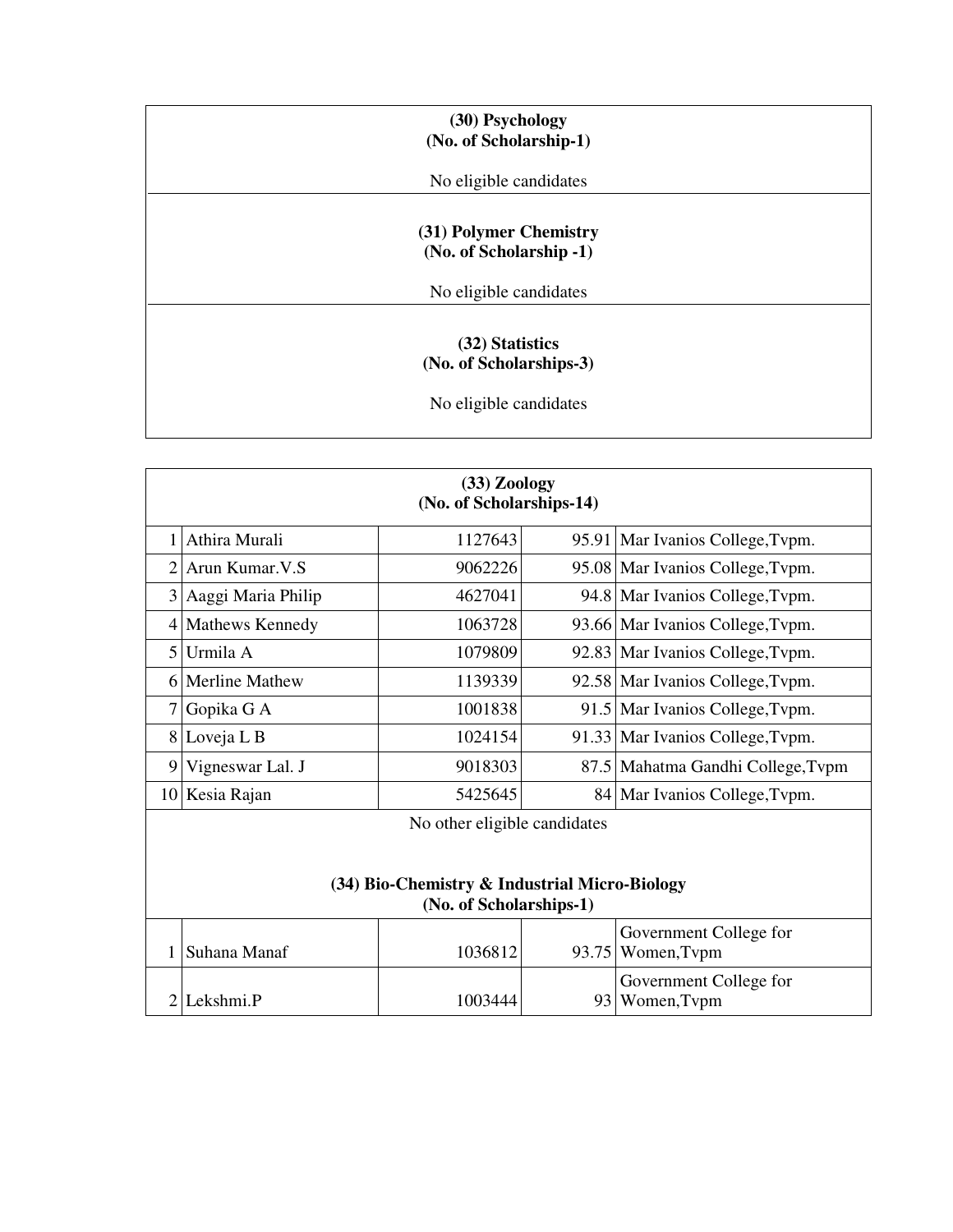### **(35) Botany & Biotechnology (No. of Scholarship-1)**

No eligible candidates

#### **(36) Chemistry & Industrial Chemistry (No. of Scholarship-1)**

No eligible candidates

## **(37) Environmental Science and Environment & Water Management (No. of Scholarship-1)**

No eligible candidates

**(38) Physics & Computer Application (No. of Scholarship-1)**

No eligible candidates

#### **B.Com (39) B.Com Commerce (No. of Scholarships-15)**

|    |                                |         |       | T.K.M College of Arts &          |
|----|--------------------------------|---------|-------|----------------------------------|
|    | Resmi.C Panicker               | 1062757 |       | 97.5 Science.Kollam              |
|    | 2 Harsha Daglas                | 1017492 |       | 96.66 Mar Ivanios College, Typm. |
|    | 3 Reshma Ann Mathew            | 1055553 |       | 96.33 Mar Ivanios College, Typm. |
|    | 4 Nandhu S Nair                | 1048467 |       | 95.91 Mar Ivanios College, Typm. |
|    | 5 Revathy Vijayan U            | 1021561 |       | 95.41 Mar Ivanios College, Typm. |
|    | 6 R Nanda Kishore              | 4625752 |       | 95.4 Mar Ivanios College, Typm.  |
| 7  | Aravind Vaidyanathan           | 4644255 |       | 95.4 Mar Ivanios College, Typm.  |
|    | 8 Pavithra Josh J. S           | 1022936 |       | 95.16 Mar Ivanios College, Typm. |
|    | 9 Sredha Santhosh              | 1079139 |       | 95.16 Mar Ivanios College, Typm. |
|    | 10 Sreenath S Nair             | 4640370 |       | 94.8 Mar Ivanios College, Typm.  |
| 11 | Devika Premachandran<br>Pillai | 1066466 | 94.58 | Mar Ivanios College, Typm.       |
|    |                                |         |       | St. Joseph's College for         |
| 12 | Aiswarya Viswanath             | 1098961 | 94.16 | Women, Alappuzha                 |
| 13 | Arya K                         | 4640585 |       | 93.8 Mar Ivanios College, Typm.  |
|    | $14$ Anjitha.A                 | 1067081 |       | 93.5 Mannaniya College of Arts & |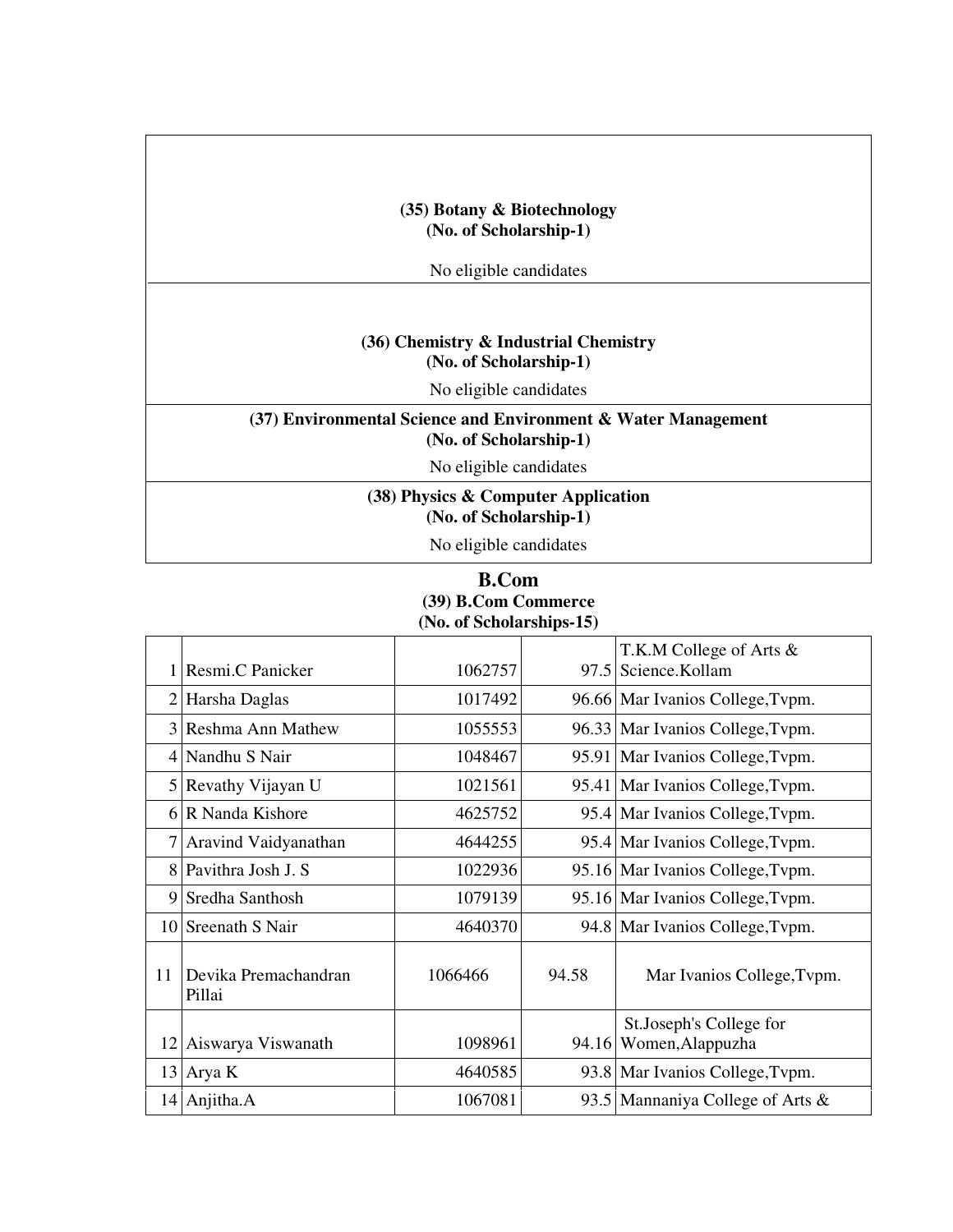|    |                    |         |       | Science, Pangode                                   |
|----|--------------------|---------|-------|----------------------------------------------------|
|    | 15 Jerin Joy       | 1043010 | 93.41 | T.K.M College of Arts &<br>Science.Kollam          |
|    | 16 Anandhu.A       | 1053755 | 93.41 | T.K.M College of Arts &<br>Science.Kollam          |
| 17 | Najuma R. Noushad  | 1028991 | 93.41 | <b>Christ Nagar</b><br>College, Maranalloor, Tvpm. |
|    | 18 Divya.P.N       | 1091266 | 93.25 | St.Joseph's College for<br>Women, Alappuzha        |
| 19 | Muhammad Sufiyan A | 1039834 |       | T.K.M College of Arts &<br>93.08 Science.Kollam    |
|    | 20 Surya R Ashok   | 1042217 | 93    | Sree Narayana College Punalur                      |
| 21 | Thasni J           | 1067444 | 92.66 | T.K.M College of Arts &<br>Science.Kollam          |
| 22 | Lini Luka          | 1097942 | 92.5  | St.Joseph's College for<br>Women, Alappuzha        |
|    | 23 Suby Baby       | 1077159 |       | 92.16 Mar Ivanios College, Typm.                   |

|    | 24 Lekshmi Priya A      | 1000913 |       | 92 Govt Arts College Typm.                        |
|----|-------------------------|---------|-------|---------------------------------------------------|
|    | 25 Athiraprasanth       | 1042192 | 92    | Sree Narayana College Punalur                     |
|    | 26 Niranjana M Panicker | 1091294 |       | St.Joseph's College for<br>91.91 Women, Alappuzha |
| 27 | Shehnas.S               | 1055015 |       | T.K.M College of Arts &<br>91.75 Science.Kollam   |
|    | 28 Chinnu Mathew        | 1006696 |       | 91.5 Mar Ivanios College, Typm.                   |
|    | $29$ Malu.B             | 1099282 | 91.41 | St.Joseph's College for<br>Women, Alappuzha       |
|    | 30 Nowfal.A             | 1062727 |       | T.K.M College of Arts &<br>91.33 Science.Kollam   |

#### **(40) Commerce & Hotel Management & Catering (No. of Scholarship-1)**

| No eligible candidates |  |
|------------------------|--|
|                        |  |

| (41) B.Com With Computer Application<br>(No. of Scholarship-1) |         |  |                                                     |  |
|----------------------------------------------------------------|---------|--|-----------------------------------------------------|--|
| Litty Alex                                                     | 1057294 |  | Sree Narayana College of<br>93.83 Technology Kollam |  |
| 2 Sudhi Krishnan                                               | 1038796 |  | T.K.M College of Arts $\&$<br>93.75 Science.Kollam  |  |